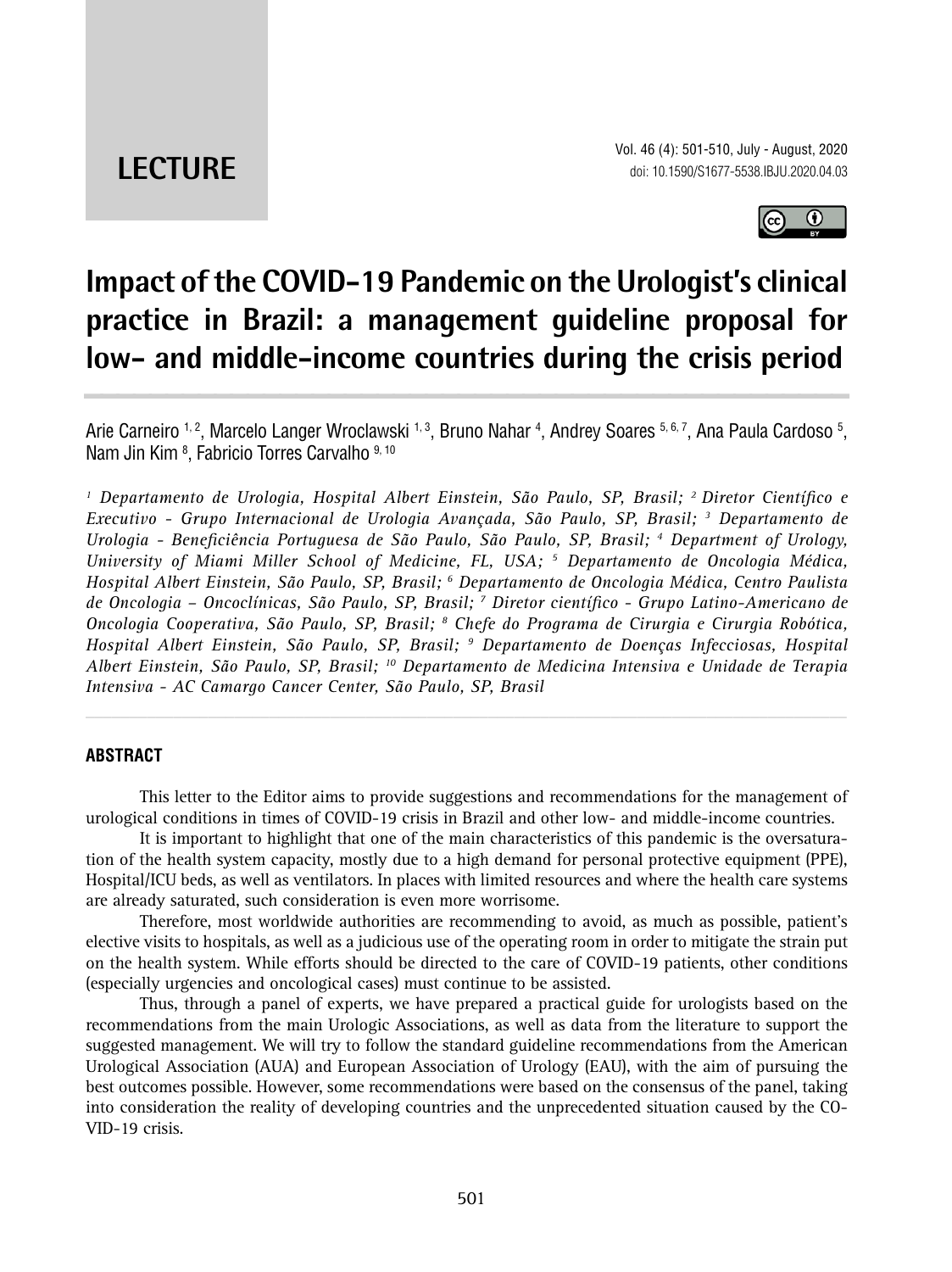Most importantly, all recommendations on this manuscript are based on the expectancy of a maximum 3-month duration of the crisis. If this period shall extended, these recommendations will be revised and updated.

The format of the text will be given through questions and answers.

# **How much is the pandemic by COVID-19 impacting the clinical practice of the urologist?**

Similar to other specialties, the pandemic has drastically changed the routine of the urologists. Elective clinic visits are being canceled, postponed or, in some situations, replaced by remote care through telemedicine, recently regulated and temporarily authorized by the Brazilian Ministry of Health (1).

We believe that tele-screening, test reviews and follow-up evaluations that do not require physical examination are the ideal situations for this type of care, especially when the patient is in the high-risk group and must be socially isolated (2).

In regard to surgeries, all postponable procedures must be rescheduled, in order to reduce the exposure of the surgical team and the patient to a potential contamination. Furthermore, cancelation of surgeries collaborates with social isolation and save resources (such as PPEs) for the care of patients with COVID-19 infection. The main question is how to define which operations can really be postponed, especially in urologic oncology, without interfering with the patient's outcomes.

## **What general care should be taken in any type of surgery during this period?**

The most important recommendation at this point is that elective surgical procedures should be postponed. The diagnostic, therapeutic and human resources of the Health Care facilities must be available to fight the pandemic(3). Some considerations should be made:

a) We must consider all cases as suspect, until proven otherwise. Ideally, every case should be tested by rRT-RNA-CRP for SARS- -CoV-2 48 prior to surgery, but unfortunately this is not feasible in most developing countries. Negative confirmed cases should be kept in a separate environments.

b) Surgeries for COVID-19 negative patients should ideally be performed in a surgical center different from the location where patients with positive COVID-19 are being treated. If it is not possible to separate an entire surgical block, we suggest designating specific rooms for the care of patients with COVID-19 that will not be used for regular cases.

c) A trained and dedicated multidisciplinary team should be available for the management of suspected and confirmed patients for COVID-19. It is preferable that this team does not assist CO-VID-19 negative cases.

d) Whenever possible, we should prioritize surgeries with local anesthesia or spinal blockade.

e) Always obtain a consent form, as recommended by the Brazilian Society of Medical and Bioethics Law. Patients are at risk of contracting COVID-19 infection during their hospital stay and major surgeries in asymptomatic infected patients during the incubation period appear to predict worse outcomes, with a mortality rate up to 20% (3).

f) After the procedure, COVID-19 positive patients should be admitted to the designated areas for suspected and / or confirmed patients with COVID-19, if the institution in question provides such area.

## **Should we always perform pre-surgical screening?**

- If available, we recommend testing all patients for rRT-RNA-PCR for SARS-CoV-2 48 hours before performing the procedure.

- If it is impossible to test everyone with the resources available, all cases should be considered suspect.

# **In case of surgery, what is the proper vestment and PPEs for health care providers?**

For everyone in the room: caps, personal protective glasses, N95 mask (PFF2 or PFF3), protective gowns for contacts, procedure gloves and shoe covers. For those who will perform procedures: cap, personal protective glasses, face shield, N95 mask (PFF2 or PFF3), sterile waterproof apron, sterile gloves, shoe covers and waterproof disposable boots whenever secretions (when urine, stool or blood are expected, such as in endourological procedures) are expected.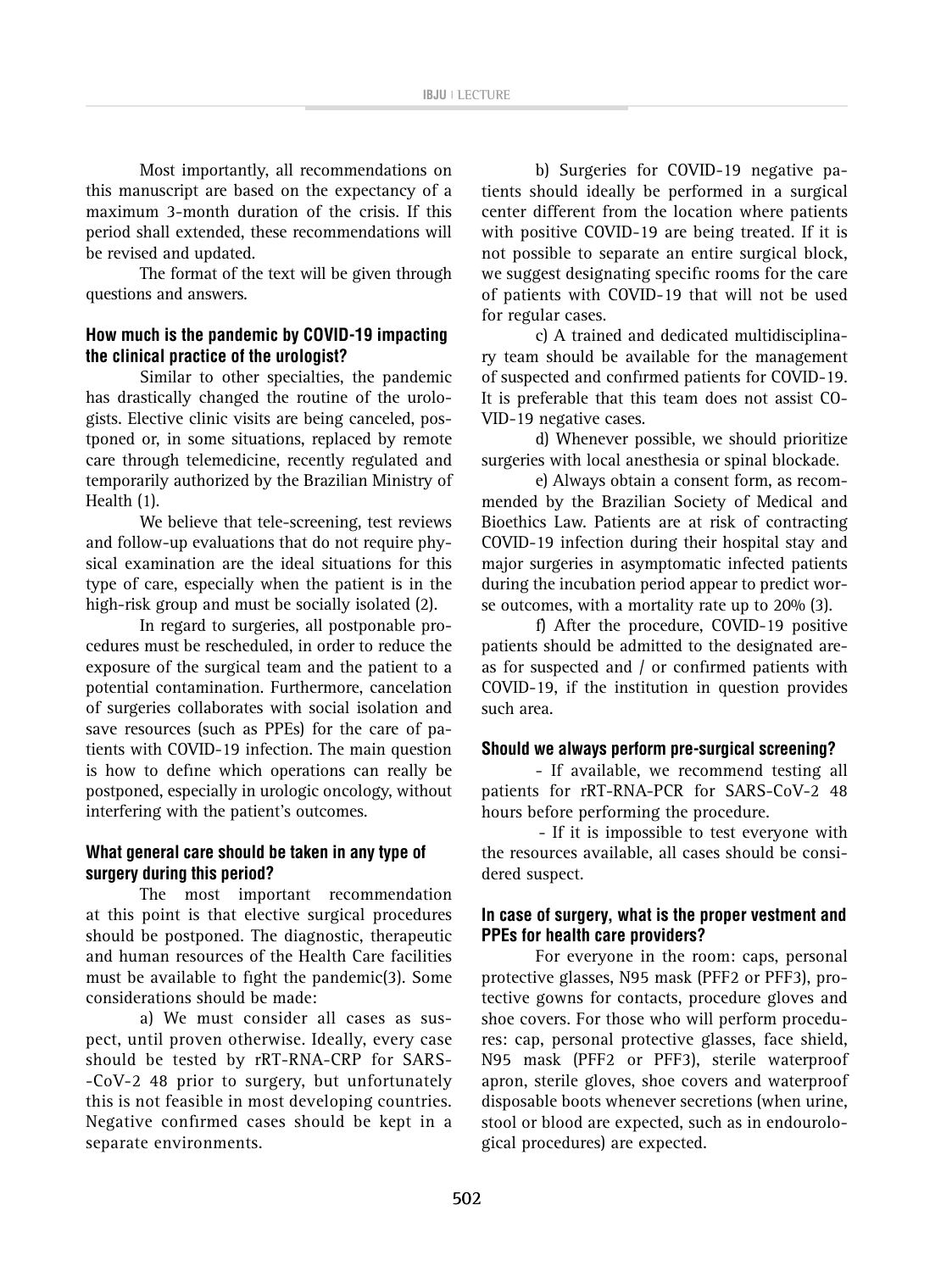- In the setting of N95 masks rationing, the face shield is important in order to prevent soiling of the mask, that can be further reutilized.

- Increased care should be taken when handling patient's stool. Studies have shown that even in patients with negative airway CRP, the clearance of the the viral RNA is longer in the stool (4). Thus, surgeons should take extra precautions with surgeries that include bowel manipulation and trans-rectal prostate biopsies.

# **What is the correct way of surgical vesting in COVID-19 positive cases?**

a) On the corridor:

- Hand Hygiene;

- Put on the N95 mask and goggles or face shield for anesthetists, in the case of intubation.

- Perform surgical hand antisepsis.

b) In the lobby

- Put on a surgical gown.

- Put on sterile gloves (Surgical team);

- The anesthesiologist should use 2 pairs of gloves and after intubation the second pair should be changed as soon as possible.

## **What is the correct order to remove the surgical PPE?**

a) Inside the room:

- Remove gloves;
- Hand hygiene;
- Remove disposable gown;
- Hand hygiene.

b) Outside the room: (Leave a side table with an Oxivir® drum and procedure gloves).

- Remove glasses;

- Remove the N95 mask and place it in an identified plastic bag;

- Remove the cap;

- Hand hygiene;

- Put on procedure gloves and clean and disinfect the glasses and support surface (Use disinfectant detergent - Oxivir® or Optigerm ®);

- Remove the gloves;

- Hand hygiene. After removing protective equipment, remember not to touch your hair or face before hand washing.

# **What special care should we take in laparoscopic / robotic surgery?**

Some studies have suggested transmission of some pathogens (coryneobacterium, papillomavirus and HIV) by the pneumo peritoneum through the release of smoke generated by the laparoscopic electrocautery (5-7). A parallel situation may be extrapolated to the coronavirus.

Therefore, additional care in these procedures must be performed:

a) As mentioned earlier, it is important to test all patients before the procedure, if possible.

b) Additional protection in relation to aerosol dispersion: Always keep materials clean, assistants must have additional care when placing and removing trocars, do not use trocars with air leakage, avoid using monopolar energy and give preference to bipolar, keep settings of the electrocautery to minimum in order to reduce smoke formation.

c) Handling of pneumoperitoneum: keep it as low as possible, minimizing the Trendelenburg as much as possible. If possible, use devices that are able to aspirate and filtrate the smoke from the pneumoperitoneum.

d) During disinflation, the CO2 gas and smoke should be captured with an ultra-filtration system. A disinflation mode should be used on your insufflator if available.

e) If available, use filters on vacuum cleaners, there are different models and brands.

f) Use drains only when extremely necessary because post-operative care in the presence of organic fluids demand extra-caution and additional PPE.

g) Favor the open approach in cases where minimally invasive surgery has not shown considerable benefit.

# **What general care should urologists take during the pandemic?**

**When should we go into isolation?**

Urologists, like other physicians, should be isolated only when they become suspected or confirmed cases of COVID-19. In suspicious cases, the SARS-CoV-2 RT-RNA-CRP should be collected and physicians should be kept isolated until the result.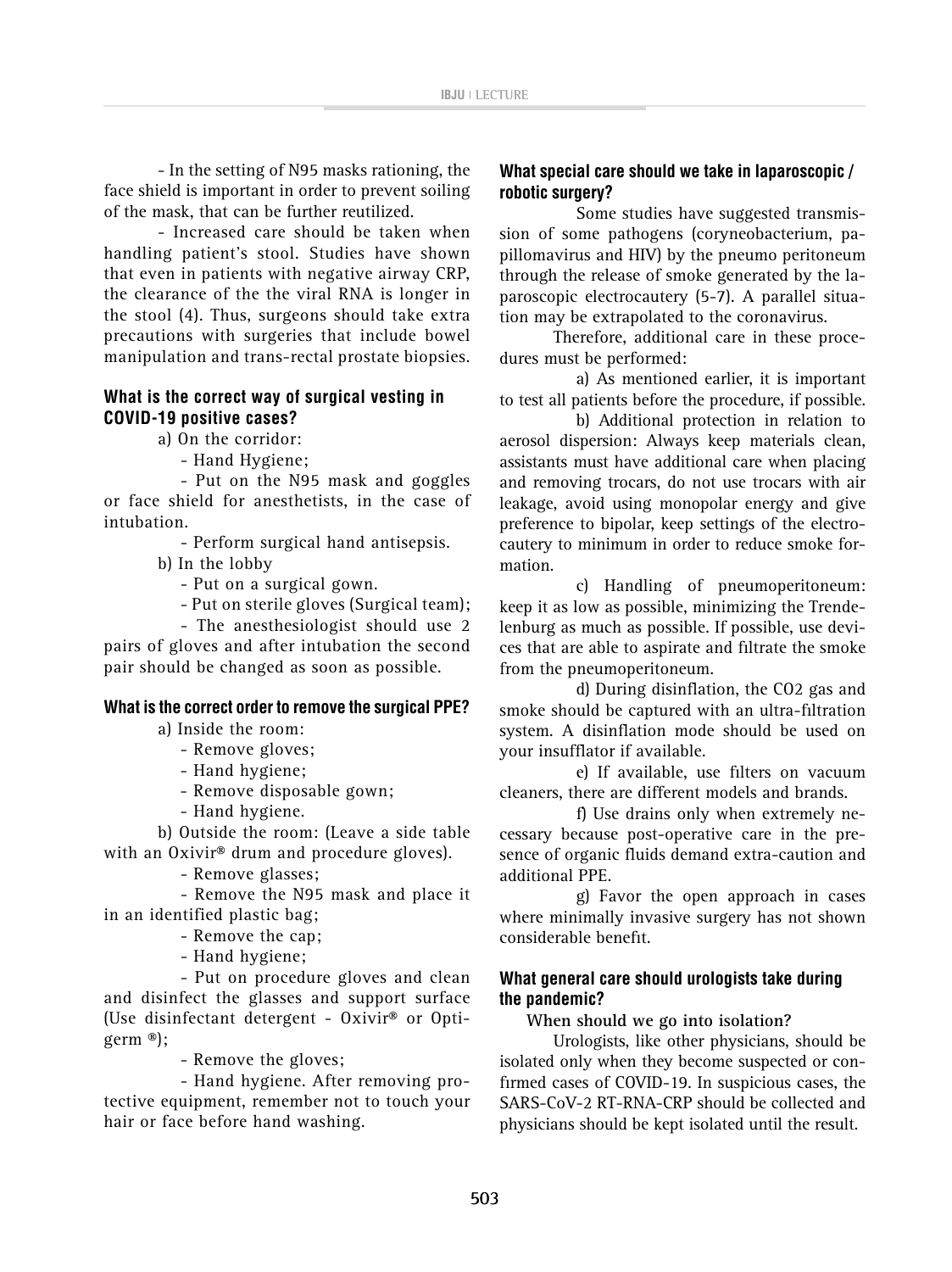Physicians with the following symptoms should be considered highly suspicious for CO-VID-19: fever, respiratory symptoms (cough, runny nose, nasal obstruction, sore throat, shortness of breath, loss of smell), in addition to body aches, fatigue, diarrhea and nausea (8).

## **When should we perform the test?**

Healthcare professionals should always be tested when symptomatic.

#### **How long is quarantine recommended?**

The duration of the quarantine is 14 days, starting on the day of onset of symptoms. Individuals should be asymptomatic at the end of this period. Otherwise, they should remain isolated until symptoms are resolved, and only return to activities 72 hours after the resolution of all symptoms. The Center for Disease Control and Prevention (CDC-USA) recommends the utilization of RT-RNA-CRP for control and only release physicians to work after a negative result. However, due to the lack of tests in most of the country, this is not mandatory by the Brazilian Ministry of Health (9).

## **In general urology, which surgeries should not be postponed?**

#### **In cases of patients with urinary lithiasis**

All surgeries to treat urolithiasis should be suspended, unless these are emergencies.

In the presence of ureteral lithiasis associated with fever or other signs of infection, there is an absolute indication for antibiotic therapy and urinary drainage. Preferably, we opted for the passage of a ureteral stent (i.e double J stent) under spinal anesthesia (or even with local anesthesia). As an alternative, bedside ultrasound percutaneous guided nephrostomy might be considered in centers with the necessary expertise(10).

In addition to lithiasis associated with urinary tract infection, ureteral obstruction in a solitary kidney or bilateral ureteral obstruction, acute impairment of renal function and pain refractory to clinical treatment should not be postponed. Unlike other recommendations(11), our position is that, once the surgical procedure is indicated, we should be as resolutive as possible, in order to reduce the number of visits to the hospital for new surgeries to the emergency department. Thus, instead of just draining the urinary tract, our tendency is to perform ureterolithotripsy whenever possible and safe, keeping the double J stent with a string externalized by the urethra to be removed on an outpatient basis.

The remaining cases of renal colic should preferably be managed clinically, with medical expulsive therapy and pain control. However, it is important to note that, invariably, cases initially conducted in this way may evolve into emergency situations, such as those previously mentioned.

Patients who are already with a double J stent may remain with the stent for as long as possible. Surgery may be indicated in cases of extreme ureteral stent discomfort. Otherwise, clinicians must keep strict control of all cases in order to avoid the forgotten double J syndrome.

## **In cases of patients with benign prostatic hyperplasia**

Patients with benign prostatic hyperplasia should not be operated at this time of a pandemic, unless they develop complication that will require hospitalization and possible surgery, such as massive hematuria and clot retention. In this scenario, we believe that the evacuation of clots and / or cauterization of the prostate should already be accompanied by resection, vaporization or endoscopic enucleation of the prostate (12).

In all other cases, even if there is urinary retention, we recommend postponing the procedure. If necessary, indwelling urinary catheter placement or percutaneous cystostomy with local anesthesia are indicated for preservation of renal function(13, 14).

## **In cases of patients with hematuria**

The investigation of hematuria through imaging tests during COVID-19 pandemic should be limited to cases of macroscopic hematuria, especially if there are clots or hemoglobin decrease. Greater attention should be given to patients at higher risk for urothelial carcinoma, such as men, over 50 years of age and with a history of smoking and exposure to known carcinogenic agents.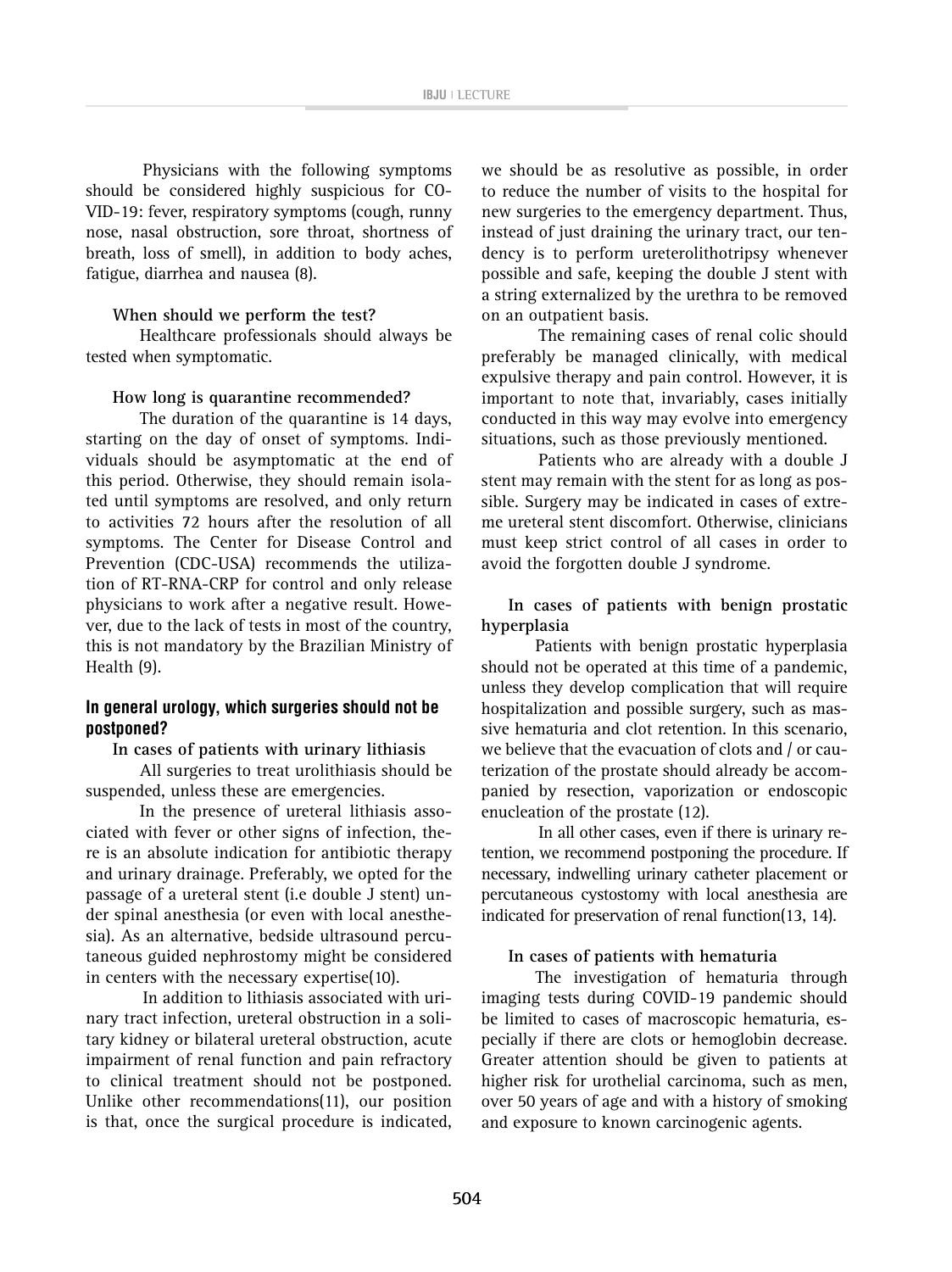The gold standard test for investigation of the upper urinary tract is uro-tomography, but in times when we need to consider the use of resources, ultrasound could potentially be used since many imaging services are overloaded due to the frequent indication of thoracic CTs for the diagnosis and follow-up of patients with Sars-Cov-2. These data are extrapolations from recent evidence that ultrasound could replace tomography in the investigation of microscopic hematuria (14). However, once the outbreak is resolved or if the resource is available, uro-tomography should be performed.

Regarding the lower urinary tract, flexible cystoscopes are not widely avaliable in Brazil. Thus, diagnostic cystoscopies should initially be postponed avoiding hospitalization for cystoscopy in the OR. Ultrasound could also be used to evaluate the lower urinary tract during this time of pandemic.

#### **In cases of urological emergencies**

In addition to the procedures previously mentioned, non-urologic oncology conditions that deserve urgent treatment are testicular torsion, scrotal abscess and / or Fournier's Syndrome, infection of penile prosthesis or artificial sphincter, priapism and urological trauma. We should consider postponing surgical treatment for all other urological conditions, such as urinary incontinence, prolapses, urethral stenosis, prosthetic implants, infertility-related operations (including vasectomy) and genital procedures such as circumcision or hydrocele correction (15).

## **Outpatient procedures how should we proceed? Urodynamic study:**

We suggest that urodynamic study programs should be suspended during the crisis period.

#### **Surveillance and follow-up cystoscopy:**

Whenever possible, cystoscopies should be postponed. If indispensable, priority should be given to outpatient procedures, using a flexible cystoscope.

It's well known that most programs in developing countries do not have flexible cystoscopy, so it is necessary to perform it in the operating room. This should be postponed whenever possible.

#### **Prostate biopsy**

As a rule, prostate biopsies should be postponed, since delaying the diagnosis of prostate cancer for 3-6 months will not interfere with survival outcomes in the vast majority of cases. It's worth discussing prostate biopsy in highly suspicious cases of patients with symptoms related to advanced / metastatic disease, such as bone pain or urinary retention. Given that most medications for metastatic prostate cancer (such as androgen deprivation therapy) are not approved/released without histological confirmation of prostate adenocarcinoma, we recommend to biopsy the most easily accessible site, which may be the prostate (often the most quickly available resource) or some metastasis focus.

However, if clinical signs of metastatic disease are evident, a shared decision should be made with the patient and additional efforts should be performed to expedite the release of these medications even without the biopsy. We believe this exception should be highly considered in selected patients, especially in times of crisis.

If indicated, the biopsy should be performed under local prostatic block, avoiding sedation. As mentioned earlier, additional care must be taken, given the high prevalence of COVID-19 in the stool of infected patients.

#### **Intravesical instillation**

- In case of small bladder tumors, consider a single-dose intravesical chemotherapy within 24 hours of TURBT (not immunotherapy). The most commonly used agents are: mitomycin and gemcitabine, in Brazil just gemcitabine isavaiable (16).

- In Intermediate-risk and high-risk non- -muscle-invasive bladder cancers: Clinically fit patients with no major comorbidities should receive induction therapy followed by at least 1-year maintenance BCG. In selected cases we can consider postpone one dose during the maintenance. In the case of BCG shortage supply, gemcitabine can be used(16, 17).

## **How should we manage genitourinary cancers during COVID-19 pandemic?**

**Patients with D'Amico low-risk prostate cancer**

- Treatment: Active Surveillance is recommended for all patients with Grade Group 1.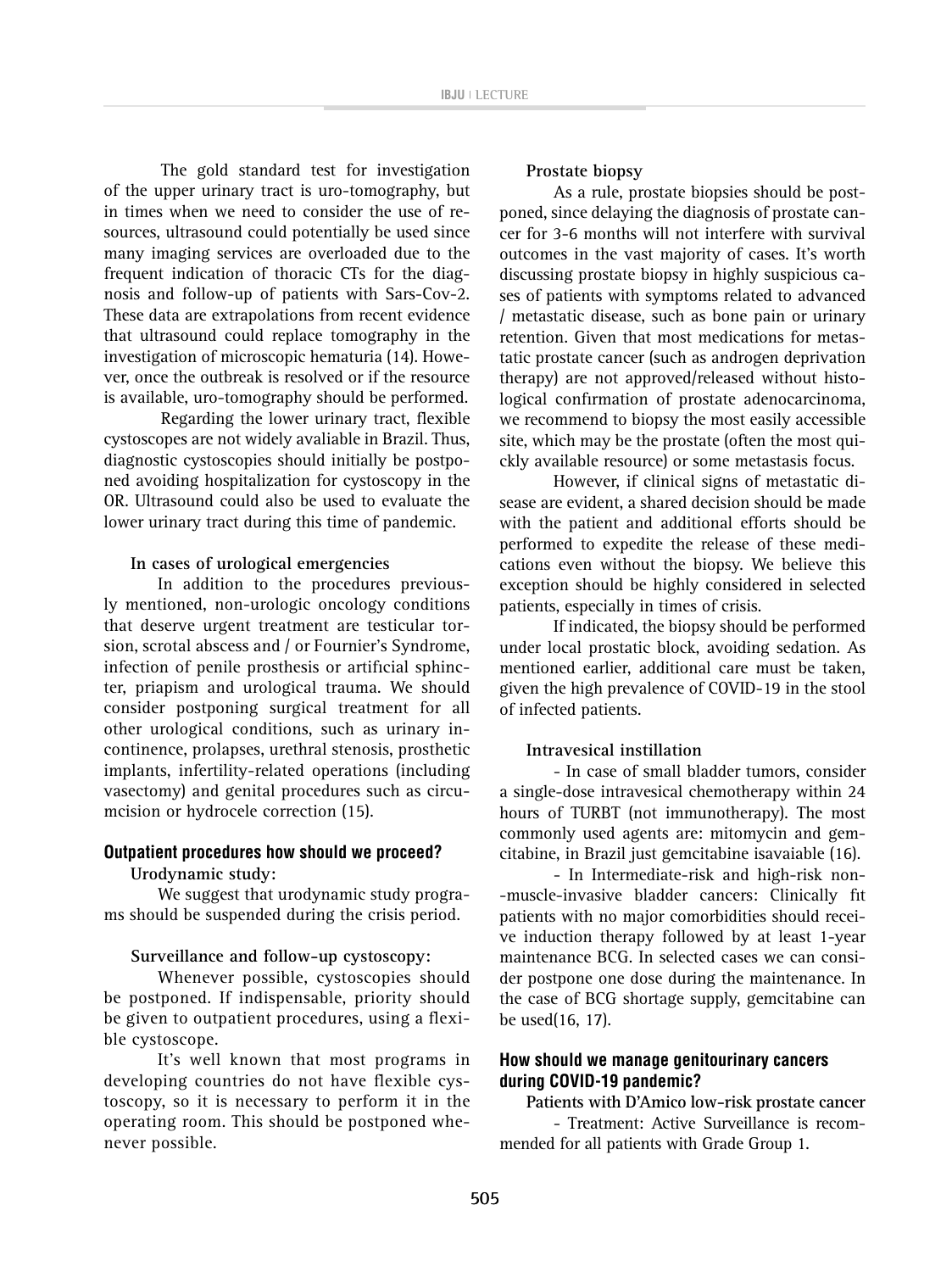- Follow-up: Follow-up tests as well as confirmatory and control biopsies should be postponed.

## **Patients with D'Amico's Intermediate Risk Prostate Cancer**

- Treatment: Treatment of these patients should be postponed until the pandemic is over. We have robust evidence to support that postponing treatment in these patients for 3 months do not impact cancer-specific mortality (PROTECT, PIVOT, SPCG 4 trials). Afterward, local treatment should follow the current recommendations in the guidelines (18-20).

- Follow-up: Patients who have already been treated should ideally be followed via telehealth. In-person consultations should only be carried out if they are really necessary. The first post-operative PSA can be performed after 3 months, because no early adjuvant therapy would be initiated in this scenario.

## **Patients with D'Amico high-risk prostate cancer**

- Treatment: We recommend initiation of hormone deprivation therapy immediately and, after 3 months, discuss the most appropriate local therapy. There is good evidence supporting this approach, particularly when associated with radiation therapy and, less common, as neoadjuvant for surgery. While no survival benefit was seen with neoadjuvant studies, pre-operative androgen deprivation therapy reduced positive margin rates as well as extra prostatic extension without compromising cancer control (21).

- Follow-up: Patients who have already been treated should undergo additional tests and visit after the pandemic. In-person consultations should only be carried out if they are really necessary. The first post-operative PSA can be performed after 3 months, because no early adjuvant therapy would be initiated in this scenario.

## **Biochemical recurrence**

No adjuvant radiation therapy may be indicated during COVID-19 pandemic. All cases, even in the presence of unfavorable features, can be managed later with salvage radiation therapy if necessary.

**Metastatic prostate cancer**

**Patients with castration-sensitive disease**

We recommend use of ADT in a 6-month formulation (22) in association with Apalutamide 240mg VO daily or Enzalutamide 160mg VO daily (23), when indicated.

If Apalutamide or Enzalutamide is not available, an alternative option is abiraterone 1000mg VO daily associated with prednisone 5mg VO daily. The use of low dose prednisone should be considered since the impact of corticoid usage during the COVID-19 pandemic are not well known (24).

Chemotherapy associated with ADT should be indicated only in extremely selected cases. When indicated, it can be postponed until 120 days after initiation of ADT (25).

Use of colony stimulating factor is recommended in cases of chemotherapy.

## **Patients with castration-resistant disease**

We recommend the use of ADT in semiannual formulation (22) associated with preferably 160mg of enzalutamide VO daily (if not previously received) (26) or alternatively abiraterone 1000mg VO daily associated with prednisone 5mg VO daily (if not previously received).

Alternatively, in patients with isolated bone metastases, the use of radium 223 ADT may be considered (27).

Alternatively, docetaxel with reduced dose every 3 weeks can be considered. It's important to emphasize that colony stimulating factor is highly recommended when chemotherapy is administered (28). Zoledronic acid should be used in patients with bone metastases every 3 months (29).

## **Localized kidney neoplasm**

Asymptomatic cT1a patients should have their treatment postponed, unless there is a rare risk that a nephron-sparing procedure becomes not feasible with the delay of surgery.

Asymptomatic cT1b or cT2 patients, eligible to partial nephrectomy, should be operated to avoid losing the window of a nephron sparing surgery. If the indication is radical nephrectomy, it may be postponed.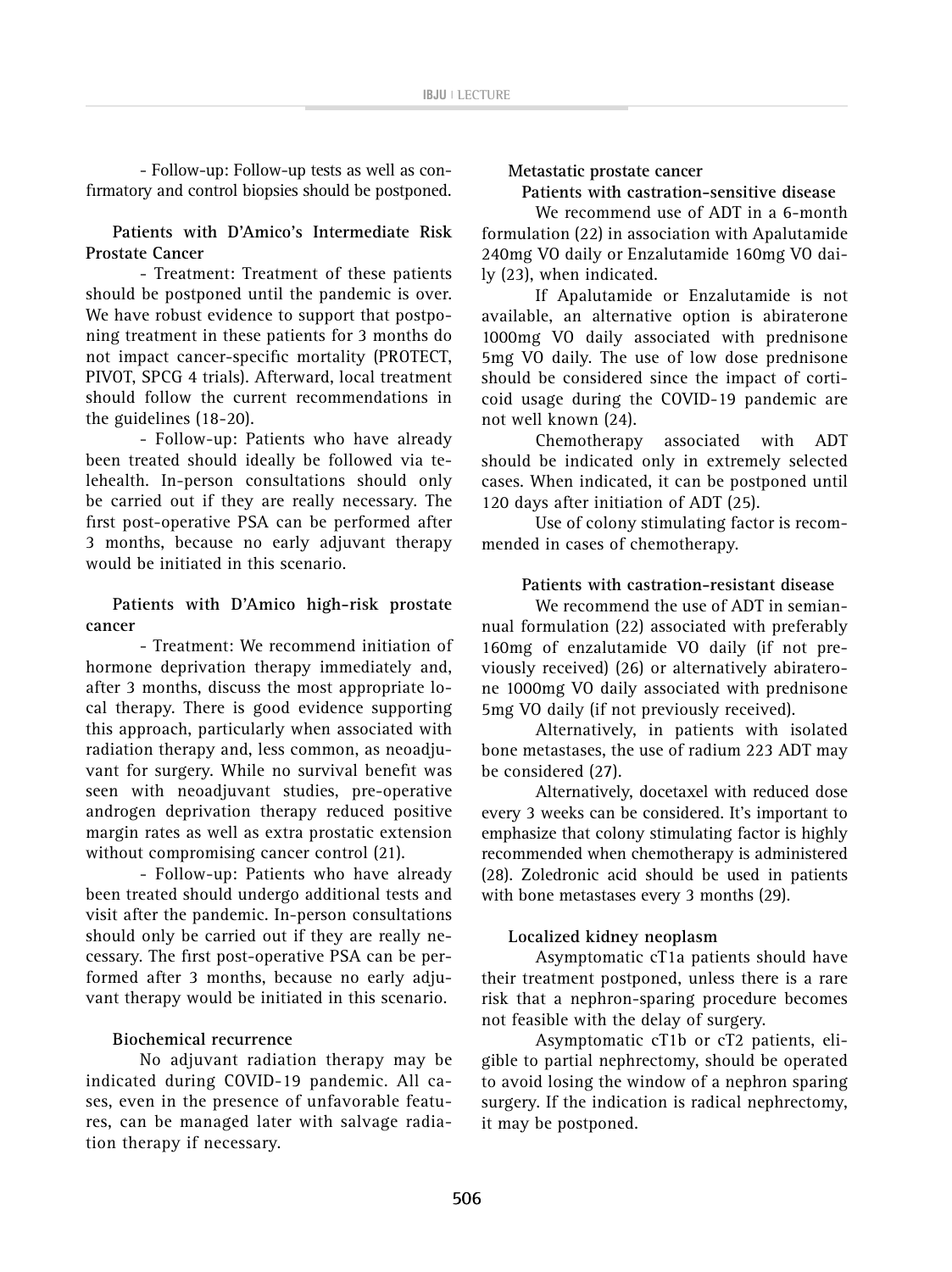Patients with cT3-4 disease and/or with symptoms such as gross hematuria should be operated, especially those with thrombus in the renal vein and / or vena cava.

#### **Metastatic kidney neoplasm**

**What is the role of cytoreductive nephrectomy in the current scenario? Should we always try systemic treatment first?**

We should proceed with cytoreductive nephrectomy whenever this is the best short- and medium-term treatment option for symptoms control. Asymptomatic patients with low and intermediate risk who can wait 3 months to start treatment should wait. Patients with indications of immediate systemic treatment should start treatment despite nephrectomy, especially in cases of intermediate and poor risk (30). Regarding the choice of first line treatment, we favor, if available, the combination of a tyrosine kinase inhibitors (TKI) with immunotherapy, such as Axitinib with pembrolizumab (31, 32).

We also suggest adjusting the dose intervals to less frequent (pembrolizumab to 400mg every 6 weeks). If not available, the choice between the combination of immunotherapy with ipilimumab and nivolumab versus TKI should take into account the risk of complications and potential readmissions (33).

#### **Systemic treatment**

It is relatively safe to start systemic therapy with tyrosine kinase inhibitors (TKI) and immunotherapy, although it might have a hypothetical detrimental effect on the immunological response to COVID-19. Nonetheless, no reliable evidence regarding therapy with immunotherapy or tyrosine kinase inhibitors has been identified but the landscape is changing rapidly, and we should be attentive to any evidence that could show the opposite (30).

#### **Non-invasive bladder neoplasm**

In general, TURBT should be performed whenever possible. It is important to highlight that we recommend performing a cold-cup biopsy of the base of the lesion to ensure representation of the detrusor muscle and avoid the need for repeat TURBT due to undersampling (16).

Elderly patients with multiple comorbidities and asymptomatic patients with radiologically small and superficial tumors can have the procedure postponed. viRADS staging system may play an important role in selecting such cases.

Repeat TURBT is the standard of care for non-muscle-invasive high-risk bladder tumors (34). However, during the pandemic, some exceptions can be considered. If the initial procedure was performed by an experienced surgeon who is confident that the entire lesion was completely removed and there is presence of muscle layer in the pathology, the repeat TURBT may be postponed. In patients with high-grade pTa, repeat TURBT can also be delayed, even if no muscle is represented.

#### **Invasive muscle bladder neoplasm**

Muscle invasive bladder cancer is an aggressive disease with great potential to be curable. In this scenario, surgical delays might represent a loss on the window of treatment.

In general, we recommend performing neoadjuvant chemotherapy and, after finishing, assess the conditions of the hospital to decide on the need for a cystectomy vs bladder preservation protocol (if indicated). Of note, neoadjuvant chemotherapy with cisplatin and gemcitabine before cystectomy can be delayed for up to 6-8 weeks from diagnosis (35).

Cystectomy after neoadjuvant chemotherapy can also be safely delayed for up to 10 weeks post chemotherapy (36) without jeopardizing oncological outcomes (37).

Patients who have undergone cystectomy should consider adjuvant chemotherapy with cisplatin and gemcitabine. This approach still offers survival benefits even 180 days after surgery (38). We should always consider using colony stimulating factor when chemotherapy is recommended.

For patients who wish to preserve the bladder, or who are not eligible for surgery, or the hospital does not have adequate resources, trimodally therapy should be considered. (TUR-BT followed by hypo-fractionated radiotherapy associated with weekly chemotherapy with gemcitabine 100mg/m<sup>2</sup>).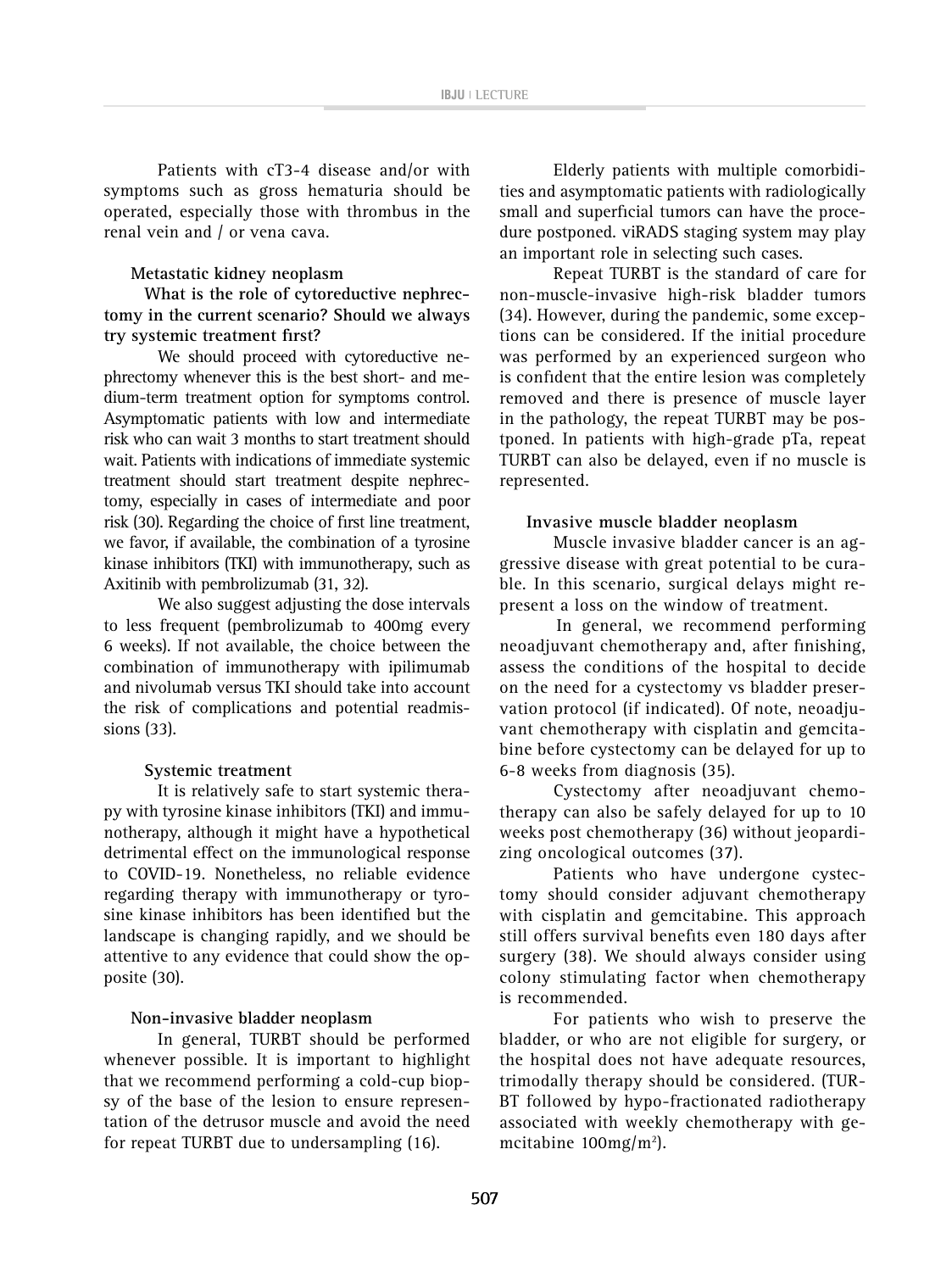## **Metastatic bladder neoplasm**

For cisplatin eligible patients we recommend first line of treatment (35):

- Cisplatin  $35 \text{mg/m}^2$  on days 1 and 8 and gemcitabine 1000mg/m2 on days 1 and 8 every 3 weeks (39).

- Consider colony stimulating factor in all patients.

First line treatment for patient's cisplatin- -inegible

For cisplatin ineligible PD-L1 positive patients we recommend first line of treatment:

- Atezolizumab 1200mg on day 1 every 3 weeks (40) or pembrolizumab 200mg on day 1 every 3 weeks (40).

For cisplatin ineligible PD-L1 negative patients we recommend the first line of treatment:

- Carboplatin, AUC 4.5-5 and gemcitabine  $1,000$ mg/m<sup>2</sup> on day 1 and day 8, every 3 weeks (41).

- Consider colony stimulating factor in all patients.

#### **Testicular cancer (initial diagnosis)**

Radical orchiectomy should be performed as soon as possible because it is an outpatient procedure and will guide further treatment. We recommend surveillance for most patients with Stage I over any adjuvant treatment, despite unfavorable features (42).

#### **Stage 2 Testicular cancer**

- For low volume stage II patients (IIa and IIb) we recommend radiotherapy instead of chemotherapy for seminomas (42).

- For High volume Stage II seminomas: 4 cycles of EP(Etoposide  $100 \text{mg/m}^2$  IV on Days 1-5 and Cisplatin  $20 \text{mg/m}^2$  IV on Days 1-5, every 21 days), considering using G-CSF (42);

- For Non-seminoma stage IIA with normal markers: retroperitoneal lymph node dissection might be considered to avoid use of chemotherapy (42).

- For non-seminoma Stage IIA with significant elevation of tumor markers and stage III (for both seminoma and non-seminoma): In case of favorable risk, we recommend 4 cycles of EP. We do

not recommend 3 cycles of BEP. In case of intermediate or unfavorable risk, 4 cycles of VIP (Etoposide  $75 \text{mg/m}^2$  IV on Days 1-5; Ifosfamide 1200mg/m<sup>2</sup> IV on Days 1-5 with same protection and Cisplatin 20mg/m2 IV on Days 1-5, every 21 days) are preferable or alternatively, 4 cycles of BEP, (with strong recommendations of G-CSF use), because of the bleomycin pulmonary toxicity (42).

# **Recommended Reading and updating web sites for healthcare professionals**

- Centers for Disease Control and Prevention (CDC). Coronavirus (COVID-19). Available at. [<ht](https://www.coronavirus.gov/)[tps://www.coronavirus.gov/](https://www.coronavirus.gov/)>

- World Health Organization (WHO). Coronavirus disease (COVID-19) Pandemic. Available at. <[https://www.who.int/emergencies/diseases/](https://www.who.int/emergencies/diseases/novel-coronavirus-2019) [novel-coronavirus-2019>](https://www.who.int/emergencies/diseases/novel-coronavirus-2019)

- Journal of the American Medical Association (JAMA). Coronavirus Disease 2019 (COVID-19). Available at. <[https://jamanetwork.com/journals/](https://jamanetwork.com/journals/jama/pages/coronavirus-alert) [jama/pages/coronavirus-alert>](https://jamanetwork.com/journals/jama/pages/coronavirus-alert)

- The New England Journal of Medicine (NEJM). Coronavirus (COVID-19). Available at. <<https://www.nejm.org/coronavirus>>

- The Lancet (Lancet). COVID-19 Resource Centre. Available at. <https://www.thelancet.com/ coronavirus>

## **ACKNOWLEDGEMENTS**

Arie Carneiro and Marcelo Langer Wroclawski contributed similarly as first author.

## **CONFLICT OF INTEREST**

None declared.

## **REFERENCES**

- 1. Brazil MdSd. Portaria número 467, de 20 de março de 2020. Available at. [http://www.in.gov.br/en/web/dou/-/](http://www.in.gov.br/en/web/dou/-/portaria-n-467-de-20-de-marco-de-2020-249312996) [portaria-n-467-de-20-de-marco-de-2020-249312996.](http://www.in.gov.br/en/web/dou/-/portaria-n-467-de-20-de-marco-de-2020-249312996) Accessed march, 25, 2020
- 2. Burki TK. Cancer guidelines during the COVID-19 pandemic. Lancet Oncol. 2020; 2. S1470-2045(20)30217- 5. [Epub ahead of print].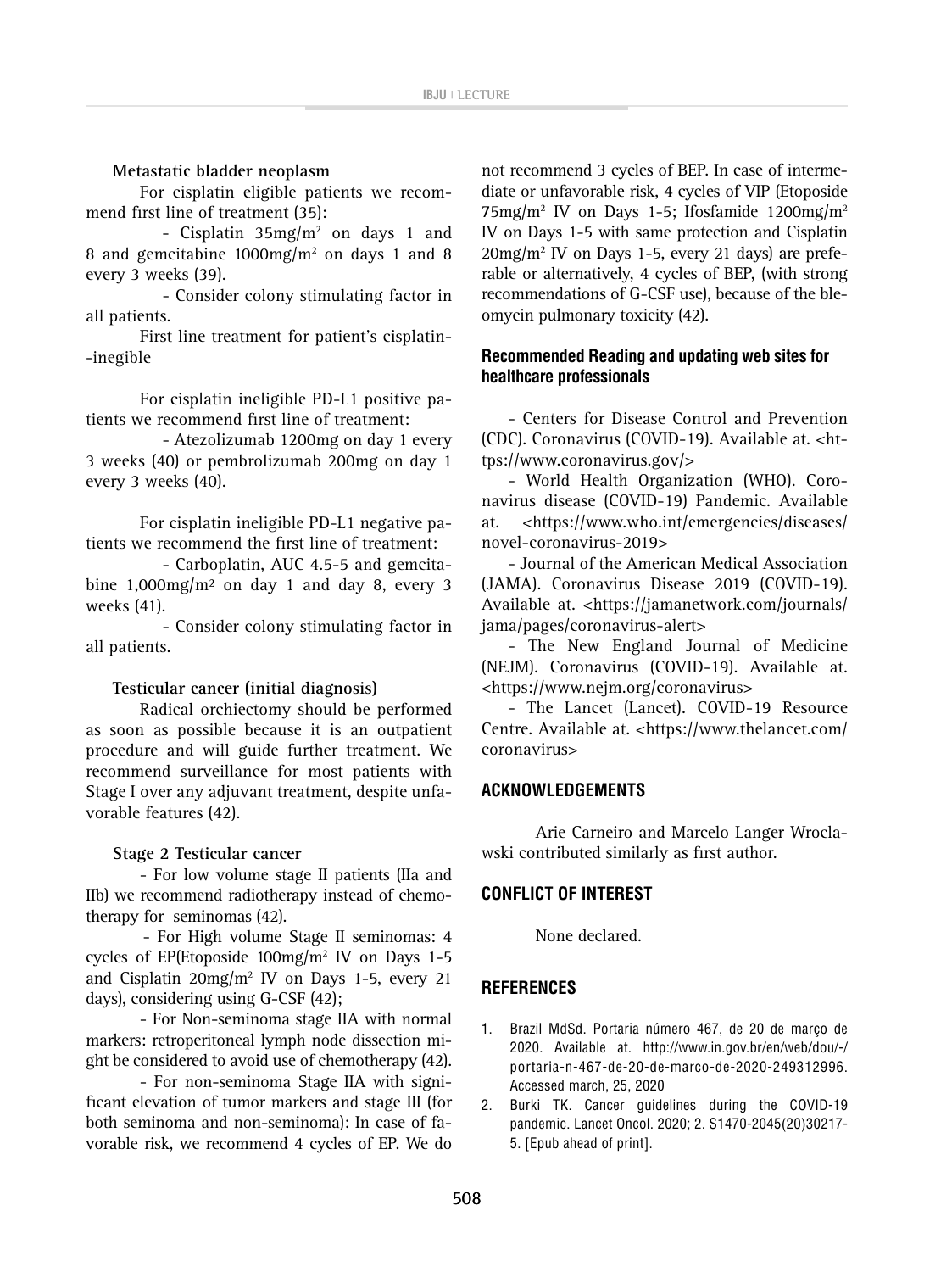- 3. Shaoqing Lei, Fang Jiang, Wating Su, Chang Chen, Jingli Chen, Wei Mei, et al. Clinical characteristics and outcomes of patients undergoing surgeries during the incubation period of COVID-19 infection. EClinicalMedicine. 2020;9: 41. [Epub ahead of print].
- 4. Ling Y, Xu SB, Lin YX, Tian D, Zhu ZQ, Dai FH, et al. Persistence and clearance of viral RNA in 2019 novel coronavirus disease rehabilitation patients. Chin Med J (Engl). 2020;28. [Epub ahead of print].
- 5. Capizzi PJ, Clay RP, Battey MJ. Microbiologic activity in laser resurfacing plume and debris. Lasers Surg Med. 1998;23:172-4.
- 6. Gloster HM Jr, Roenigk RK. Risk of acquiring human papillomavirus from the plume produced by the carbon dioxide laser in the treatment of warts. J Am Acad Dermatol. 1995;32:436-41.
- 7. Hensman C, Baty D, Willis RG, Cuschieri A. Chemical composition of smoke produced by high-frequency electrosurgery in a closed gaseous environment. An in vitro study. Surg Endosc. 1998;12:1017-9.
- 8. Huang C, Wang Y, Li X, Ren L, Zhao J, Hu Y, et al. Clinical features of patients infected with 2019 novel coronavirus in Wuhan, China. Lancet. 2020;395:497-506. Erratum in: Lancet. 2020.
- 9. [No authors]. Prevention CfDCa. Coronavirus Disease 2019 (COVID-19). 2020. Available at. < https://www.cdc.gov/ coronavirus/2019-ncov/index.html>
- 10. Proietti S, Gaboardi F, Giusti G. Endourological Stone Management in the Era of the COVID-19: European Urology; 2020. [Epub ahead of print].
- 11. Puliatti S, Eissa A, Eissa R, Amato M, Mazzone E, Dell'Oglio P, et al. COVID-19 and Urology: A Comprehensive Review of the Literature. BJU Int. 2020.
- 12. Foster HE, Barry MJ, Dahm P, Gandhi MC, Kaplan SA, Kohler TS. Surgical Management of Lower Urinary Tract Symptoms Attributed to Benign Prostatic Hyperplasia: AUA Guideline. J Urol. 2018;200:612-9.
- 13. Ficarra V, Novara G, Abrate A, Bartoletti R, Crestani A, De Nunzio C, et al. Urology practice during COVID-19 pandemic. Minerva Urol Nefrol. 2020;23. [Epub ahead of print]
- 14. Tan WS, Sarpong R, Khetrapal P, Rodney S, Mostafid H, Cresswell J, et al. Can Renal and Bladder Ultrasound Replace Computerized Tomography Urogram in Patients Investigated for Microscopic Hematuria? J Urol. 2018;200:973-80.
- 15. Stensland KD, Morgan TM, Moinzadeh A, Lee CT, Briganti A, Catto J, Canes D Considerations in the triage of urologic surgeries during the Covid-19 pandemic. Eur Urol. 2020. [Epub ahead of print].
- 16. Babjuk M, Burger M, Compérat EM, Gontero P, Mostafid AH, Palou J, et al. European Association of Urology Guidelines on Non-muscle-invasive Bladder Cancer (TaT1 and Carcinoma In Situ) - 2019 Update. Eur Urol. 2019;76:639-57.
- 17. Wroclawski ML, Schutz FA, Cha JD, Soares A. Alternative Therapies to Bacillus Calmette-Guérin Shortage for Nonmuscle Invasive Bladder Cancer in Brazil and Other Underdeveloped Countries: Management Considerations. J Glob Oncol. 2019;5:1-9.
- 18. Bill-Axelson A, Holmberg L, Garmo H, Rider JR, Taari K, Busch C, et al. Radical prostatectomy or watchful waiting in early prostate cancer. N Engl J Med. 2014;370:932-42.
- 19. Hamdy FC, Donovan JL, Lane JA, Mason M, Metcalfe C, Holding P, et al. 10-Year Outcomes after Monitoring, Surgery, or Radiotherapy for Localized Prostate Cancer. N Engl J Med. 2016;375:1415-24.
- 20. Wilt TJ, Jones KM, Barry MJ, Andriole GL, Culkin D, Wheeler T, et al. Follow-up of Prostatectomy versus Observation for Early Prostate Cancer. N Engl J Med. 2017;377:132-42.
- 21. Tosco L, Laenen A, Briganti A, Gontero P, Karnes RJ, Albersen M, et al. The survival impact of neoadjuvant hormonal therapy before radical prostatectomy for treatment of high-risk prostate cancer. Prostate Cancer Prostatic Dis. 2017;20:407-12.
- 22. Crawford ED, Sartor O, Chu F, Perez R, Karlin G, Garrett JS. A 12-month clinical study of LA-2585 (45.0 mg): a new 6-month subcutaneous delivery system for leuprolide acetate for the treatment of prostate cancer. J Urol. 2006;175:533-6.
- 23. Chi KN, Agarwal N, Bjartell A, Chung BH, Pereira de Santana Gomes AJ, Given R, et al. Apalutamide for Metastatic, Castration-Sensitive Prostate Cancer. N Engl J Med. 2019;381:13-24.
- 24. Fizazi K, Tran N, Fein L, Matsubara N, Rodriguez-Antolin A, Alekseev BY, et al. Abiraterone plus Prednisone in Metastatic, Castration-Sensitive Prostate Cancer. N Engl J Med. 2017;377:352-60.
- 25. Sweeney CJ, Chen YH, Carducci M, Liu G, Jarrard DF, Eisenberger M, et al. Chemohormonal Therapy in Metastatic Hormone-Sensitive Prostate Cancer. N Engl J Med. 2015;373:737-46.
- 26. Scher HI, Fizazi K, Saad F, Taplin ME, Sternberg CN, Miller K, et al. Increased survival with enzalutamide in prostate cancer after chemotherapy. N Engl J Med. 2012;367:1187-97.
- 27. Parker C, Nilsson S, Heinrich D, Helle SI, O'Sullivan JM, Fosså SD, et al. Alpha emitter radium-223 and survival in metastatic prostate cancer. N Engl J Med. 2013;369:213-23.
- 28. Tannock IF, de Wit R, Berry WR, Horti J, Pluzanska A, Chi KN, et al. Docetaxel plus prednisone or mitoxantrone plus prednisone for advanced prostate cancer. N Engl J Med. 2004;351:1502-12.
- 29. Himelstein AL, Foster JC, Khatcheressian JL, Roberts JD, Seisler DK, Novotny PJ, et al. Effect of Longer-Interval vs. Standard Dosing of Zoledronic Acid on Skeletal Events in Patients With Bone Metastases: A Randomized Clinical Trial. JAMA. 2017;317:48-58.